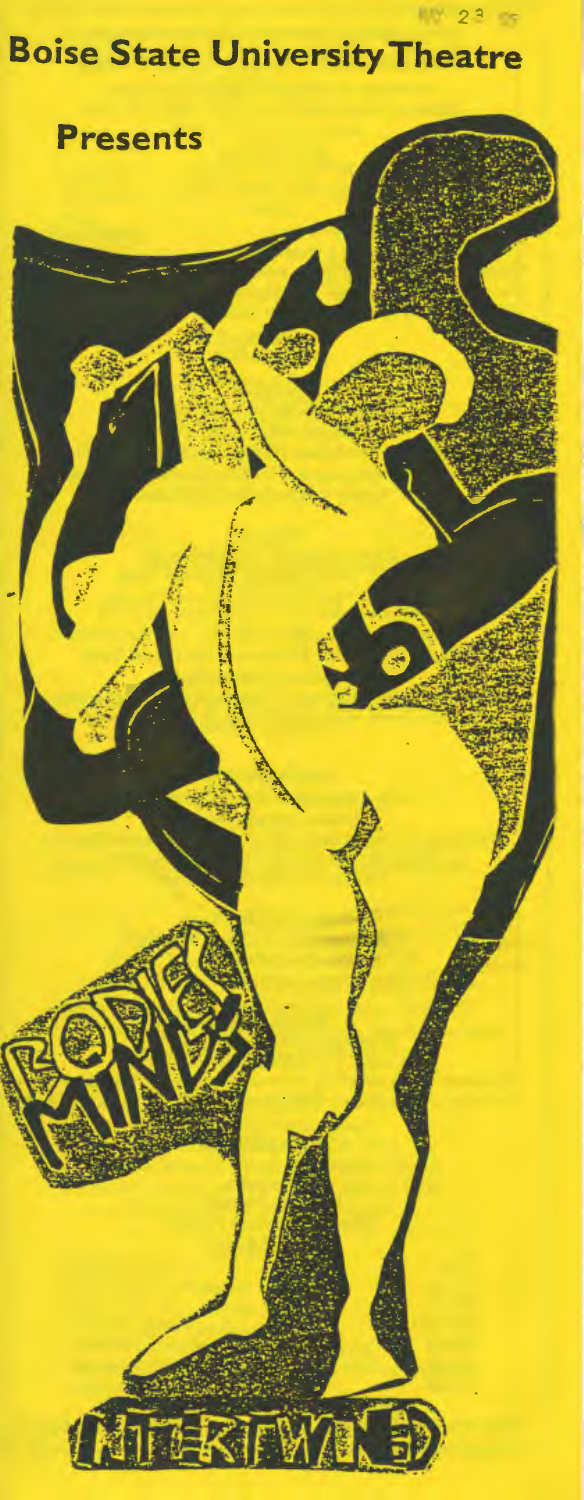# Boise State University Theatre Presents Bodies and Minds Intertwine

Produced by Theatre Majors Association Showing Wed., May 3rd & Fri., May 5th. 1995

> Uncle Petey by Pauline Courtney Directed by: James Oliviero CAST

Jerry, a young man who is lame Jake Huntsman Tilly, a young girl with a weak heart Teresa Flowers Uncle Petey, a family ghost who is lonely James Fisk<br>Patrick Flannigan,cop, with bunions Randy Davison Patrick Flannigan, cop, with bunions Setting, a city park. Time. near midnight on Halloween Eve.

### Intermission

Untitled

*Choreography:* Michelle White *Music:* Peter Gabriel Dancers: Genevieve Haltines, Nicole Haltines. Deann Nelson, Angela Vaughan, Dannette Vincent. Michelle White, Celena Williams

Plan B

*Choreography:* Anne Nissinen *Music:* Tony Coppola. Gabrielle Roth Dancers: Apryl Lumpkin, Anne Nissinen

Still Life

Choreograped & Performed *by:* Daniel Bates Music: The London Suede Couples: Kristine Jackson, Clinton Reid, Randy Davison, Sally Eames, Christopher Jewell, Lisa Sorenson

So Long Babe *Choreography:* Joni Kirkpatrick Music: Nancy Sinatra Dancers: Joni Kirkpatrick. Jill Kirkpatrick. Susie Klepacki, Aimee Hanks, Amber Hanks. Jen Bedient. Christa Murphy, Brandi Lam

> Missing Somewhere *Choreography:* Catherine Yanes *Music:* P.M. Walsh Dancers: Kristine Jackson, Catherine Yanes

Roach Motel *Choreography:* Marla Hansen *Music:* The Chieftans & B.B. King Dancers: Anne Nissinen, Christopher Jewell, Lisa Sorenson, Catherine Yanes. Jessica Folk. Michelle White, Joni Kirkpatrick

#### **Intermission**

Cavemen by Dano Madden Directed by: Kelly Melton CAST

Paul Allan Stan Ronald **Stacy** Karla **Heidi** 

Isaac Perelson Nick Garcia Sam Read Randy Davison Leonora Bernstein Karen Wennstrom Tara Gladfelter

Setting Paul & Stan's Apartment Scene one: 10:37 Saturday night, Scene Two: The next Morning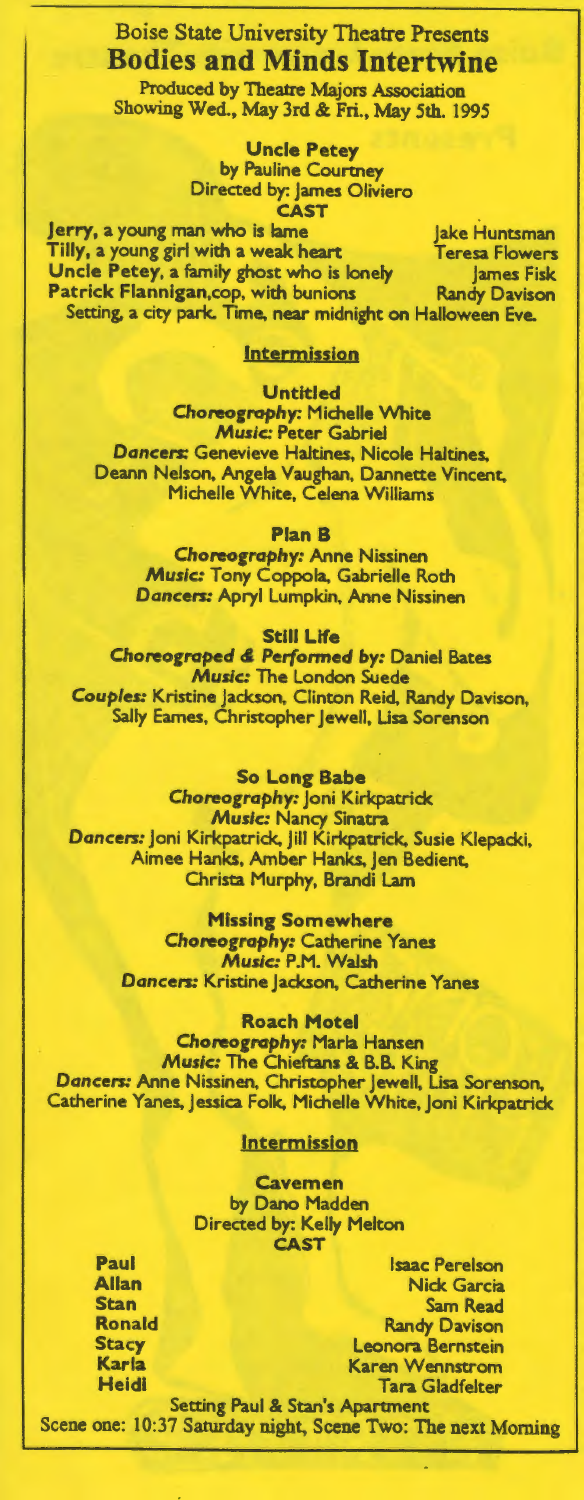Showing Thu., May 4th & Sat., May 6th, 1995

The Happy Journey by Thornton Wilder Directed by: Greg Justice CAST

Arthur Caroline Ma Beulah Elmer Stage Manager

Ed Lodge Lynn Prettyman Amber Casper Kristy Martin Shawn Denough Jeff Lawrence

# Intermission

Swing Kids *Choreography:* Christopher Jewell *Music:* Bei Mir Bist Du Schon Dancers: Courtney Bohl "Singer", Jennifer Colson, Beccy Hammon, Kris Pule. Blythe Stayle. Laura Tell, Sara Baugh, Christopher Jewell

## Kokoro

*Choreography:* Lisa Sorenson *Music:* Kitaro Dancers: Joni Kirkpatrick. Clinton Reid, Kristine Jackson, Christopher Jewell, Lisa Sorenson

This Woman's Work Choreograped & Perfonned *by:* Jessica Folk *Music:* Kate Bush

# Dog Eat Dog

*Choreography:* Jymme Sue Thompson *Music:* Eric Kunzel Dancers: Kristine Jackson, Kristin Dilworth, Jennifer Stockwell, Anne Nissinen, Carrie Shanafelt

#### Bugbear

*Choreography:* Men's Ballet Class *Music:* Love & Rockets. Tones on Tail Poetry *by:* Daniel Bates & R. Ingram Dancers: Randy Davison, Sam Read, Isaac Perelson, Dano Madden, Daniel Bates, Clinton Reid, Darren Carlson, Robert Ingram, Shawn Daniel,

## Roach Motel

*Choreography:* Marla Hansen *Music:* The Chieftains & B.B. King Dancers: Anne Nissinen, Christopher Jewell, Lisa Sorenson, Catherine Yanes, Jessica Folk. Michelle White, Joni Kirkpatrick

#### **Intermission**

Wanting Simplicity a Found Play by Phil Atlakson with Toni Michelle Rayborn, Arthur Glen Hughes, and Karen Wennstrom

This play was compiled almost entirely from documents from actual events